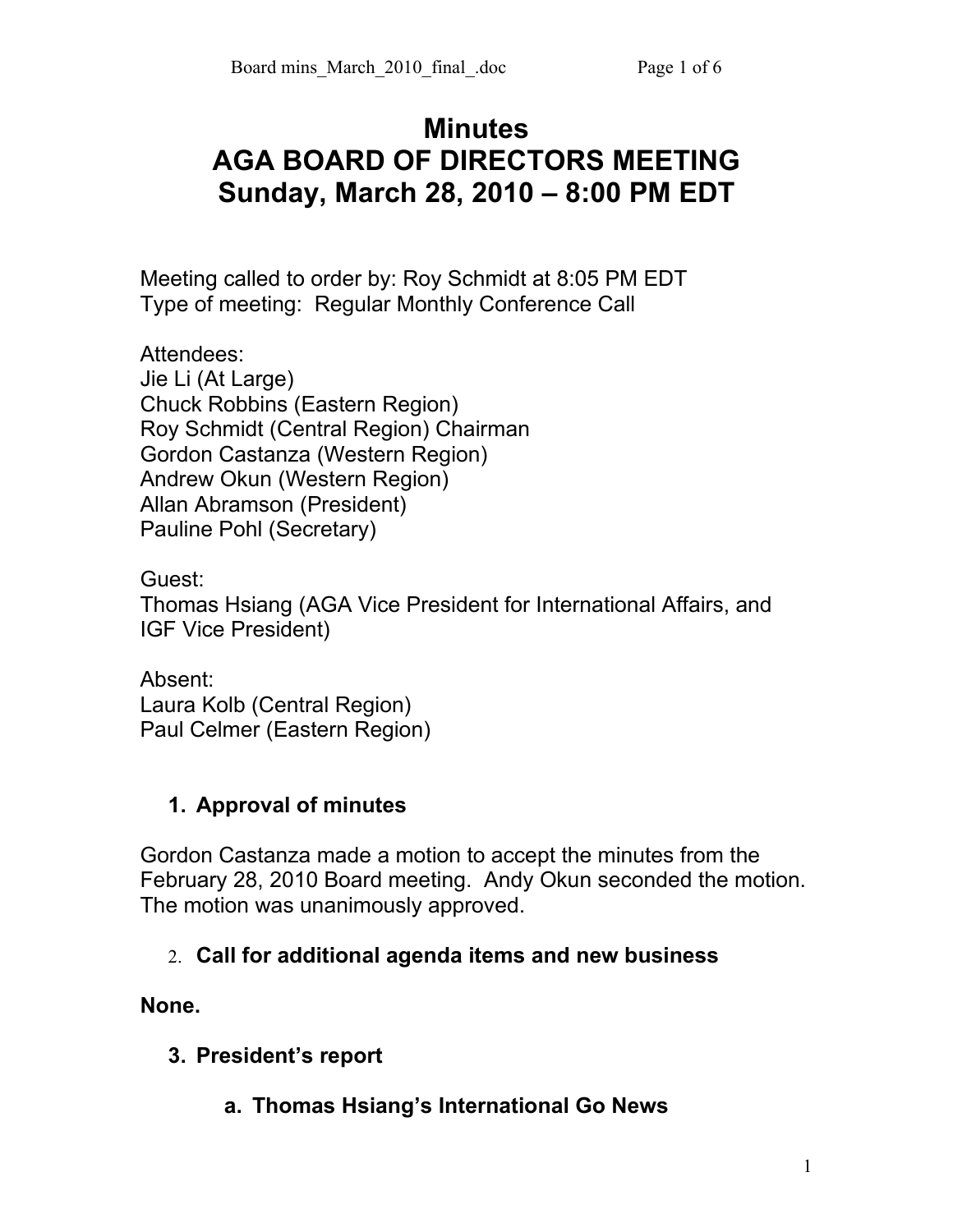Thomas Hsiang joined the call to report on International Go news. i. **Japan Region** 

- 1. Nihon Kiin has been in difficult financial condition. One of the consequences is the pending sale of the New York Go Center. The Seattle Go Center will remain open.
- 2. The Nihon Kiin will pay for fewer professional visits to the West. In 2010, there will be no professionals sent to the European Go Congress and in 2011 there will be no pros sent to the US Go Congress. In subsequent years, this will probably alternate.
- 3. The Kansai Ki-in is still strong. They did not lose any sponsors in the economic downturn.
- 4. The Japan Pair Go Association is strong.
- 5. The World Amateur Go Championship is also having financial problems, and will stop paying travel expenses for competitors starting 2010. The tournament will be held in China in 2010, Japan in 2011, China 2012, and possibly Thailand in 2013.
- 6. A new "judicial person", the Japanese Go Association, has been formed by Nihon Kiin, Kansai Kiin, and the Japan Pair Go Association. It has been recognized by the Japanese Olympic Committee and will represent Japan in the Asian Games.

## ii. **Korea Region**

- 1. KBA and KABA have attempted working toward merging, but the talks have broken off.
- 2. The KABA (Korean Amateur Association) is recognized by the Olympic Association and has been the principal force behind the Asian Go Federation. But KBA (Korean Baduk Association) has more resources and is the preferred organization for Nihon Kiin and Chinese Weiqi Association to deal with.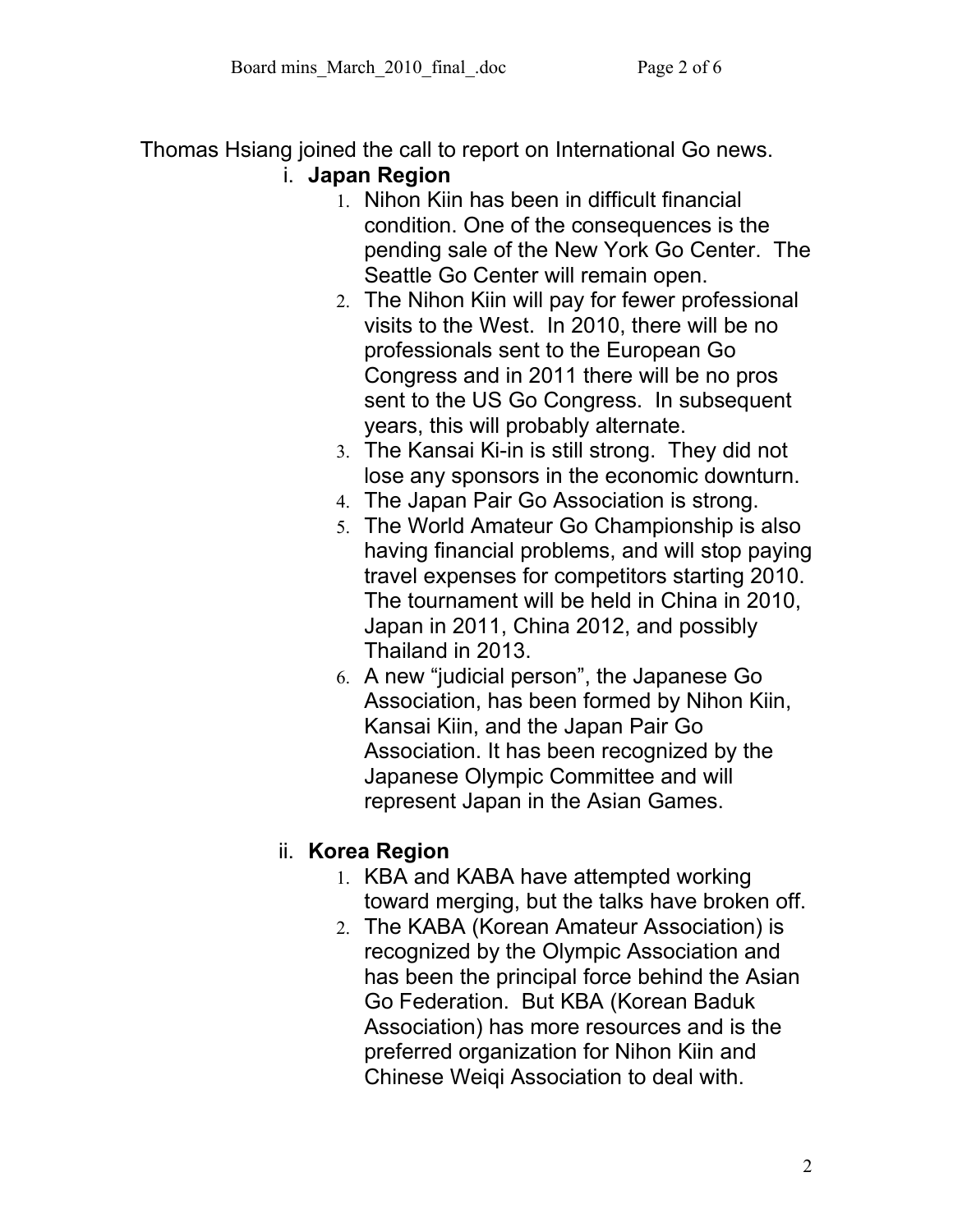3. IGF is working with Chinese Weiqi Association to work out the technical details for the Asian Games Organizational Committee, in the absence of a functional Asian Go Federation.

## iii. **China Region**

- 1. There is a new president for Chinese Weiqi Association, Liu Siming; AGA relationship with China continues to be strong.
- 2. In addition to the national organization, there are now strong regional associations in China. For example, Hangzhou Qiyuan has hosted the Pair Go World Cup and will host the 2010 WAGC, and the Guangzhou Qiyuan will host the 2010 Asian Games.
- 3. Hsiang is working with Chinese Weiqi Association to seek sponsors for the US Go Congress. The current plan is to help the AGA find corporate support starting with the 2011 Congress in Los Angeles.

## iv. **Pair Go 20-year anniversary**

- 1. To celebrate the  $20<sup>th</sup>$  anniversary, the World Pair Go Association was formed, and a Pair Go World Cup was held last weekend in Hangzhou to celebrate the inauguration.
- 2. The just-retired Director General of UNESCO, Matsuura Koichiro, is the president of the new WPGA, bringing a great deal of clout to the Go world.

## v. **World Mind Sports Games**

- 1. IMSA was formed to organize the first World Mind Sports Games. Currently the IMSA president is José Damiani, president of WBF, vice president is Giorgio Markroupolos, VP of FIDE, and the executive secretary is Thomas Hsiang, VP of IGF.
- 2. The second WMSG was to be held in the summer of 2013 and sponsored by the United Arab Emirates, but that is falling through. New sponsors are emerging.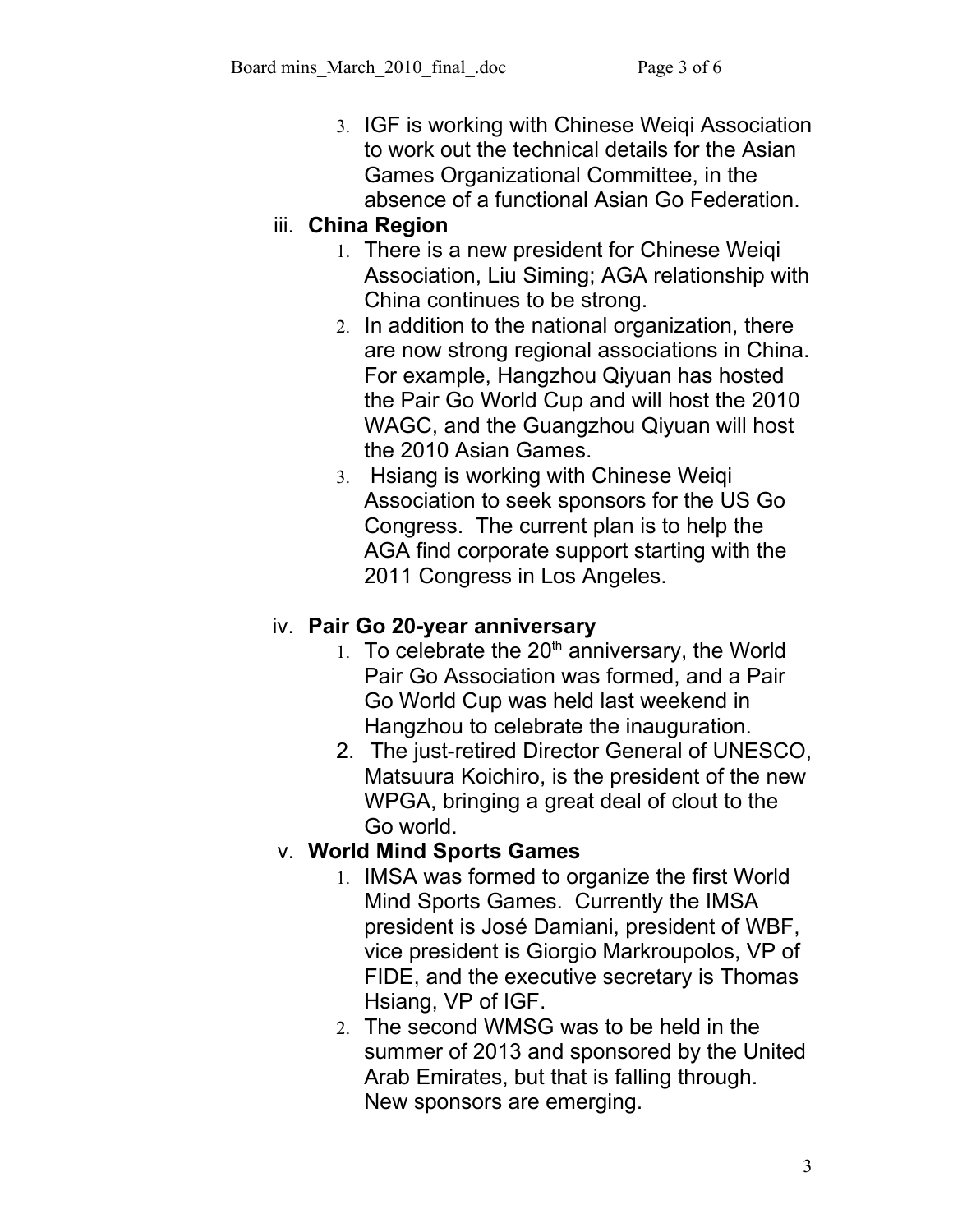3. Poker may be added to the IMSA. It was originally rejected because it is a game of chance. They have reapplied with a "duplicate poker" game similar to duplicate bridge. Poker and Xiangqi will likely become new members of IMSA.

## vi. **New Tournament**

1. The president of SportAccord (formerly GAISF), Hein Verbruchen, has proposed a new "SportAccord Mind Games" under the auspices of SportAccord. The format is likely to be like a World Cup, with a small number of participants and substantial cash prizes. More information should be forthcoming after the next IMSA meeting in late April, 2010.

## vii. **Asian Games**

1. The Asian Games will be held in November 2010 in Guangzhou, China. They will include Go and Chess. There will be three medal items: men's team, women's team, and pair. There must be at least six countries competing in each item for a medal to be awarded. The Games will feature Go for the second time in the 2014 Asian Games in Korea. If Go is included a third time in 2018, Go will become a permanent item in the Asian Games.

## **b. Tournament Coordinator Position**

- i. Boris Bernadsky has resigned the job of tournament coordinator. Abramson said he posted an ad in the e-journal asking for volunteers.
- ii. Jie Li said this is an important position that needs to be filled right away. He volunteered to talk to Abramson personally after the call to brainstorm ideas.
- iii. Abramson said he will need the support of all Board members to identify and recruit a qualified volunteer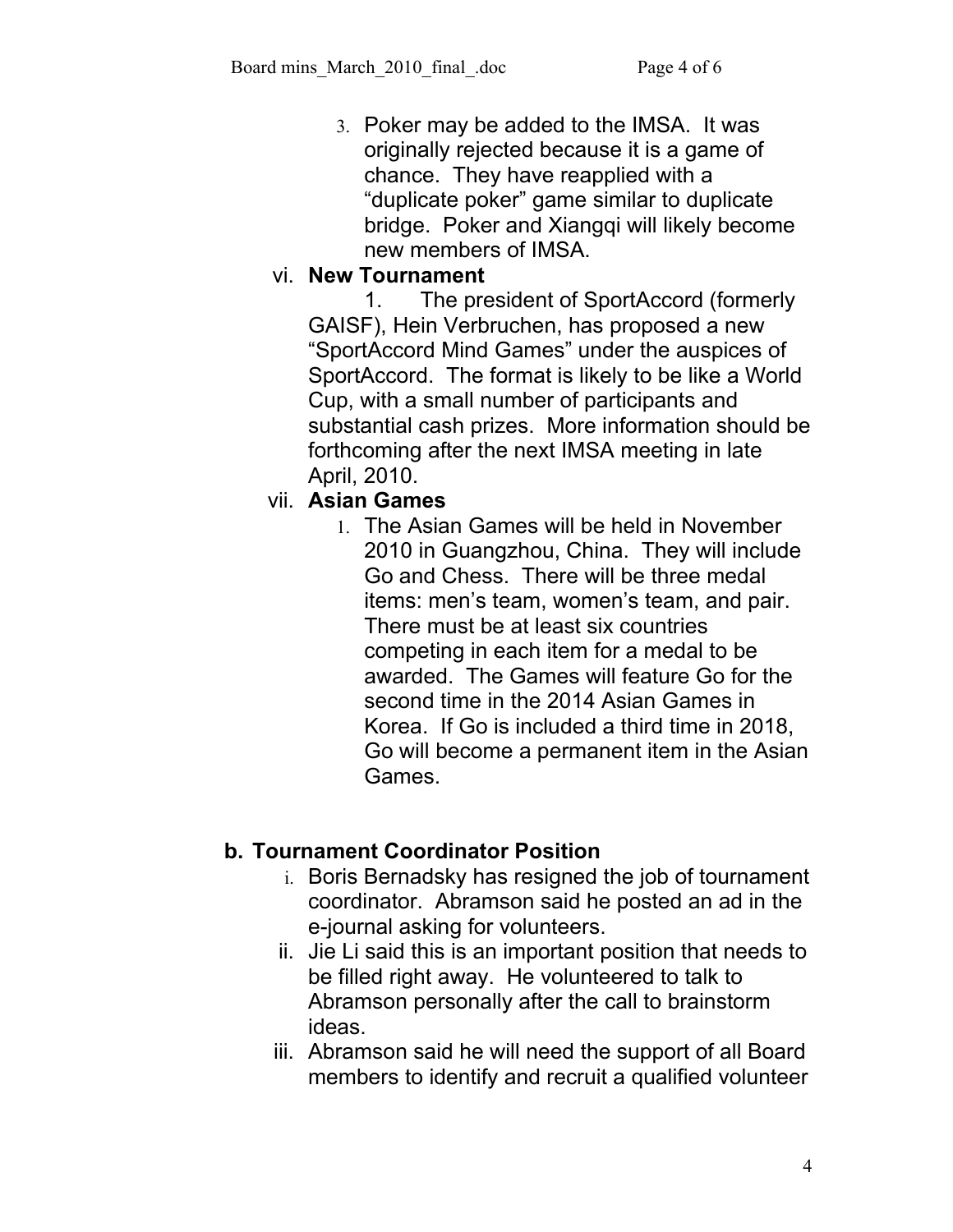who will have the time to devote to this demanding position.

### c. **Information item: Rank Certificates**

- i. Abramson said he wants to implement this program in stages, with the first stage of this program being automated e-mail messages to members when they achieve a new rank.
- ii. He would like a three tier system: easy promotion for double digit kyu, medium for single digit kyu, and difficult for Dan level ranks.
- iii. For example, (not decided, but illustrative) as soon as a double digit kyu player crosses into the next higher rank, they could get an e-mail certificate. Single digit kyu members will have to maintain their new rating in tournament play for a while before receiving a certificate, and Dan level members will have to maintain their new rating in a number of tournaments over a period of time before getting the e-mail certificate. The philosophy will be statistically based.
- iv. Abramson has delegated the job of developing the details to Phil Waldron, who will make the final design decisions, and is ready to go ahead with programming as soon as the basic framework is determined.
- v. Robbins pointed out that Waldron got the first ratings run done quickly, but Waldron is moving into a new house and he may need some months to settle in and get the automated certificates working. Abramson said there is no deadline for getting the job done, he is just thrilled that progress is being made, and he expects Phil to get to this within a few months.
- vi. Okun agreed he likes the automatic e-mail notification members will get when they qualify for a new rank.
- vii. After the automated system is in place, we will work on getting volunteers to design and sell fancy certificates. Abramson asked the Board members